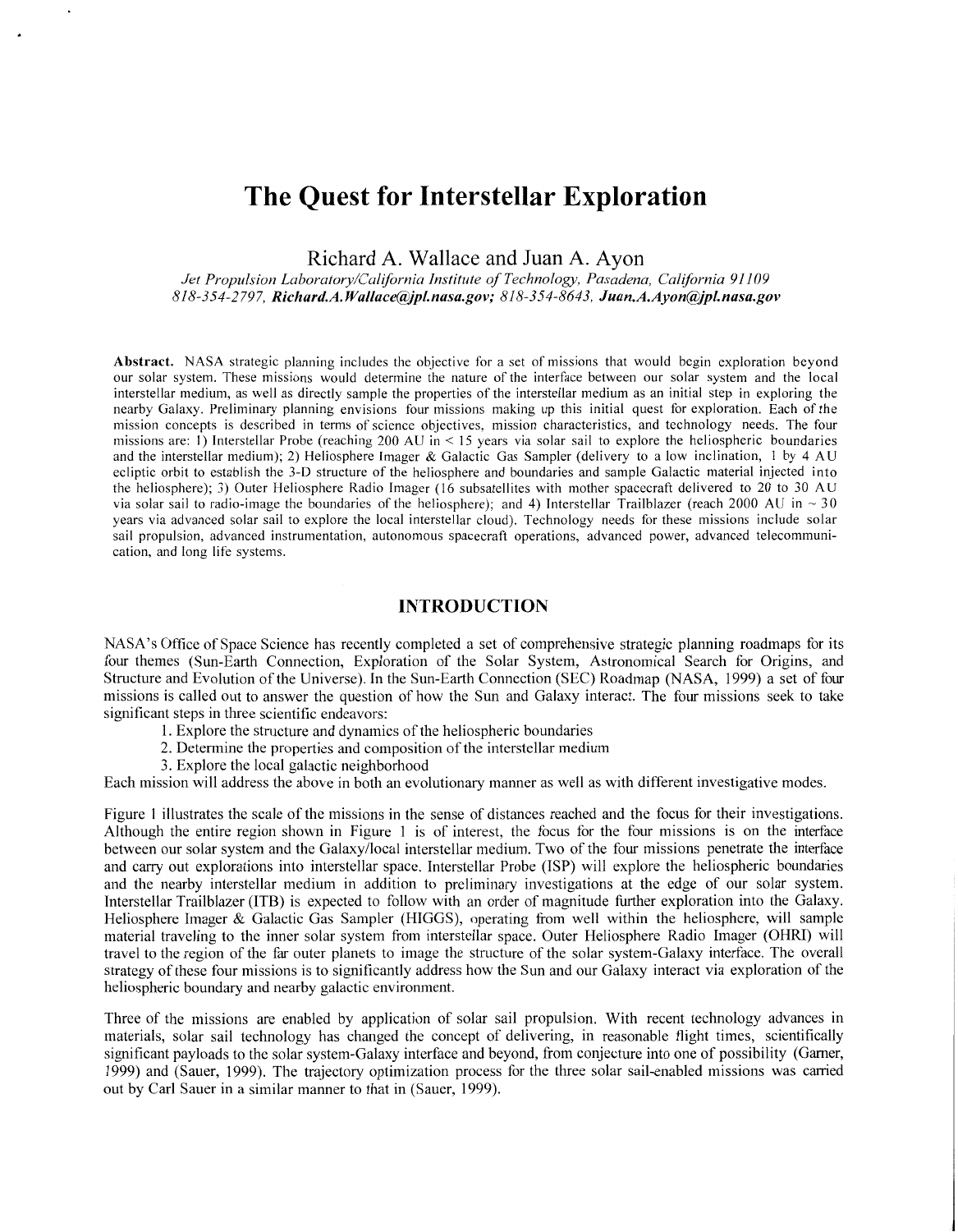<span id="page-1-0"></span>

**FIGURE 1.** Scale of the Interstellar Medium (Mewaldt, 1998).

During the summer of 1999 the authors assembled a small team of JPL experts in space science mission and system design. After working intensively with this team during a two to three week period, a number of deep space mission concepts evolved and were defined that met science requirements in the then-developing new SEC strategic planning Roadmap. This paper describes a subset of the missions addressed, the four mission concepts defined for exploring the heliospheric boundary and the nearby galactic environment in the Roadmap's Quest 111. Each of the four mission concepts is described in terms of science objectives, mission characteristics, and technology needs. The mission designs described, in most cases, are considered starting points for subsequent performance and technology trade studies. Where possible, preliminary trade study results are included.

#### **INTERSTELLAR PROBE**

Interstellar Probe will be the first mission to cross the heliosphere and begin exploring the interstellar medium. The mission concept has a long history of interest as a precursor to eventual travel to the stars (Wallace, 1999). The conceptual basis for the current design was laid out in 1990 (Holzer, 1990) when preliminary science objectives and a strawman science payload were described. Of the four mission concepts described in this paper the Interstellar Probe design is the most mature due to having science definition, mission/system design, and technology development teams dedicated to it.

Science objectives and mission concept description with key technology requirements for the Interstellar Probe are provided below. In addition the results of mission performance trades with sail technology capability are discussed.

#### **Science Objectives** & **Mission Requirements**

The Interstellar Probe science objectives listed below are taken from the SEC Roadmap (NASA, 1999):

- Explore interstellar medium and determine properties of plasma, neutral atoms, dust, magnetic fields, and cosmic rays;
- Determine structure and dynamics of heliosphere as an example of the interaction of a star with its environment;
- Study, in-situ, structure of solar wind termination shock and acceleration of pickup ions and other species;
- Investigate the origin and distribution of solar system matter beyond the orbit of Neptune.
- Measure in-situ, properties and composition of interstellar plasma, neutrals, dust, and low-energy cosmic rays;
- Determine heliospheric structure and dynamics by in situ measurements and global imaging;
- Map zodiacal dust cloud IR emissions; measure distribution of interplanetary dust & small Kuiper Belt Objects

The mission goal developed for the science objectives is relatively straightforward and evolved from analyses performed with inputs from the Interstellar Probe-dedicated science definition, mission/system design, and technology development teams: deliver a scientific payload of 25 kg to 200 AU in < 15 years.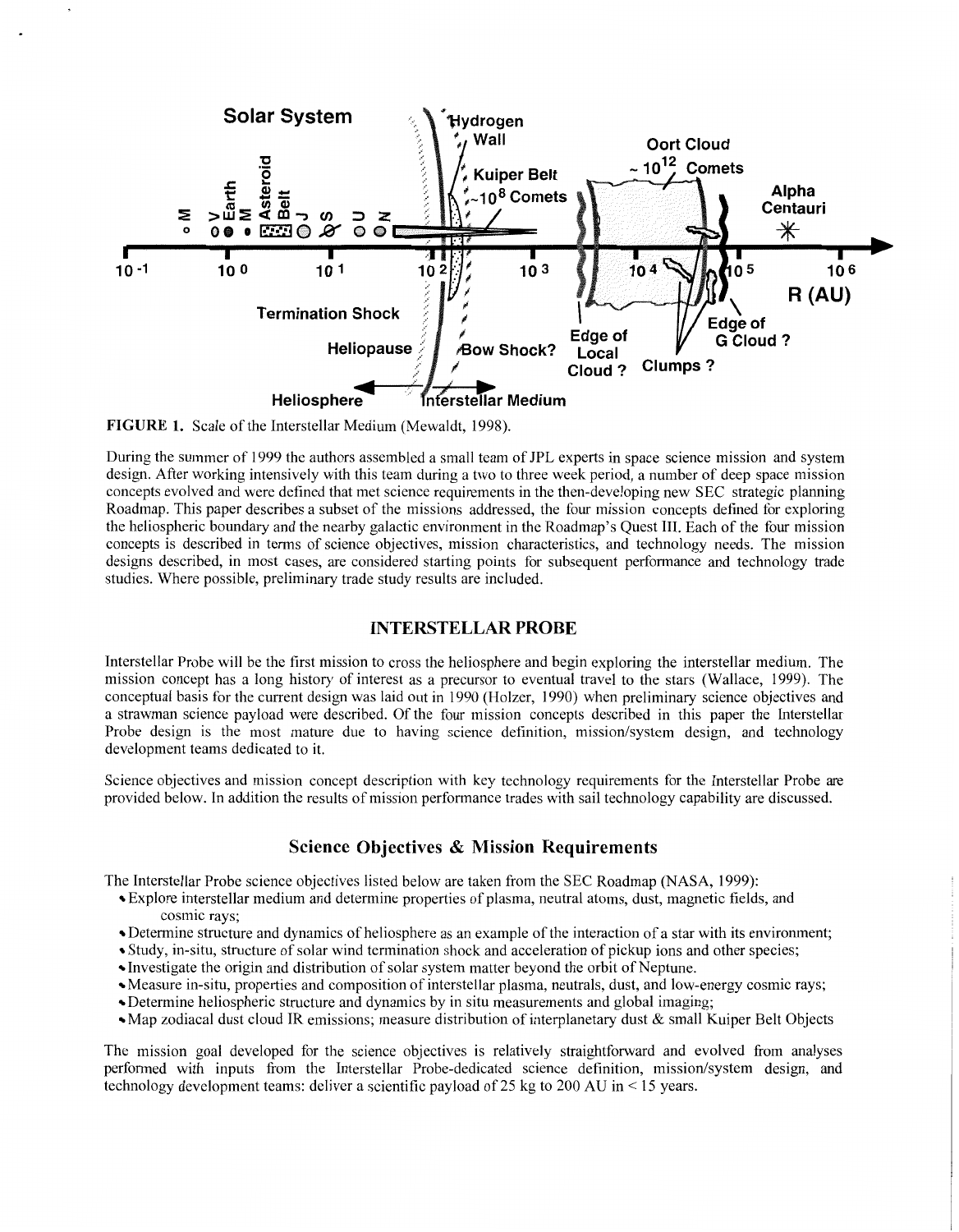#### **Mission and Sail Technology Performance Trade**

A baseline mission concept for the Interstellar Probe mission was developed for the application of solar sail technology that would be available for integration into a mission system launching in the 20 10 time period (Garner, 1999). Other propulsion system candidates continue to be considered as options to this baseline.

A trade study was performed based on defining sail technology in terms of three parameters: sail size, sail areal density (the ratio of sail material and structure mass to sail area), and closest approach to the Sun. These parameters relate to a number of key solar sail technology developments and describe the capability of a particular sail quite well for early concept design studies:<br>
sail size:<br>
d

- 
- sail size: deployment, control, fabrication, packaging, structure
	-
- 

• areal density: materials, deployment, fabrication, packaging, structure<br>• solar closest approach: thermal management, materials, structure thermal management, materials, structure

Figure 2 illustrates a trade in solar closest approach, driving selection of materials and system configuration to withstand thermal input. To achieve low flight times it is necessary for the spacecraft to first travel inward towards the Sun (Sauer, 1999); the closer the pass, the faster the flight time (see Figure 2).



**FIGURE 2.** Sail Performance Trades: Radius of Perihelion Tradespace with Areal Density.

Trades similar to Figure 2 are possible varying areal density. Using such trades and estimating the level of sail technology development over the next 10 years, we have arrived at a summary chart for the performance of a sail that would allow trades in flight time and delivery mass[. Figure 3](#page-3-0) illustrates this trade for a circular sail of 200-m radius.

Preliminary system analyses indicates that spacecraft delivery mass will need to be in the range of 150 to 250 kg to support the required 25-kg science payload at 200 AU. This range of delivered spacecraft mass drives the sail size to circular areas with radii of from about 100 to 300 m (see Figure 2).

#### **Mission Concept Selection** & **Key Technology Requirements**

Sail definition parameters were varied with system design, and a 200-m radius sail with areal density of 1 g/m<sup>2</sup> was selected which could withstand a solar closest approach of 0.25 AU. The resulting spacecraft delivered to 200 AU is about 200 kg carrying a scientific payload of 25 kg and returning 25 bits per second (bps) of data from 200 AU.

A solar sail of 200-m radius, areal density of 1  $g/m^2$ , and able to withstand a close solar approach of 0.25 AU is the key technology of the Interstellar Probe mission concept. An advanced Ka-band phased array system allowing 25 bps data return and spacecraft power system that can provide 275 W from 200 AU are the other two key technology developments needed for the baseline Interstellar Probe concept. Technology development in low mass/power instruments is a further need.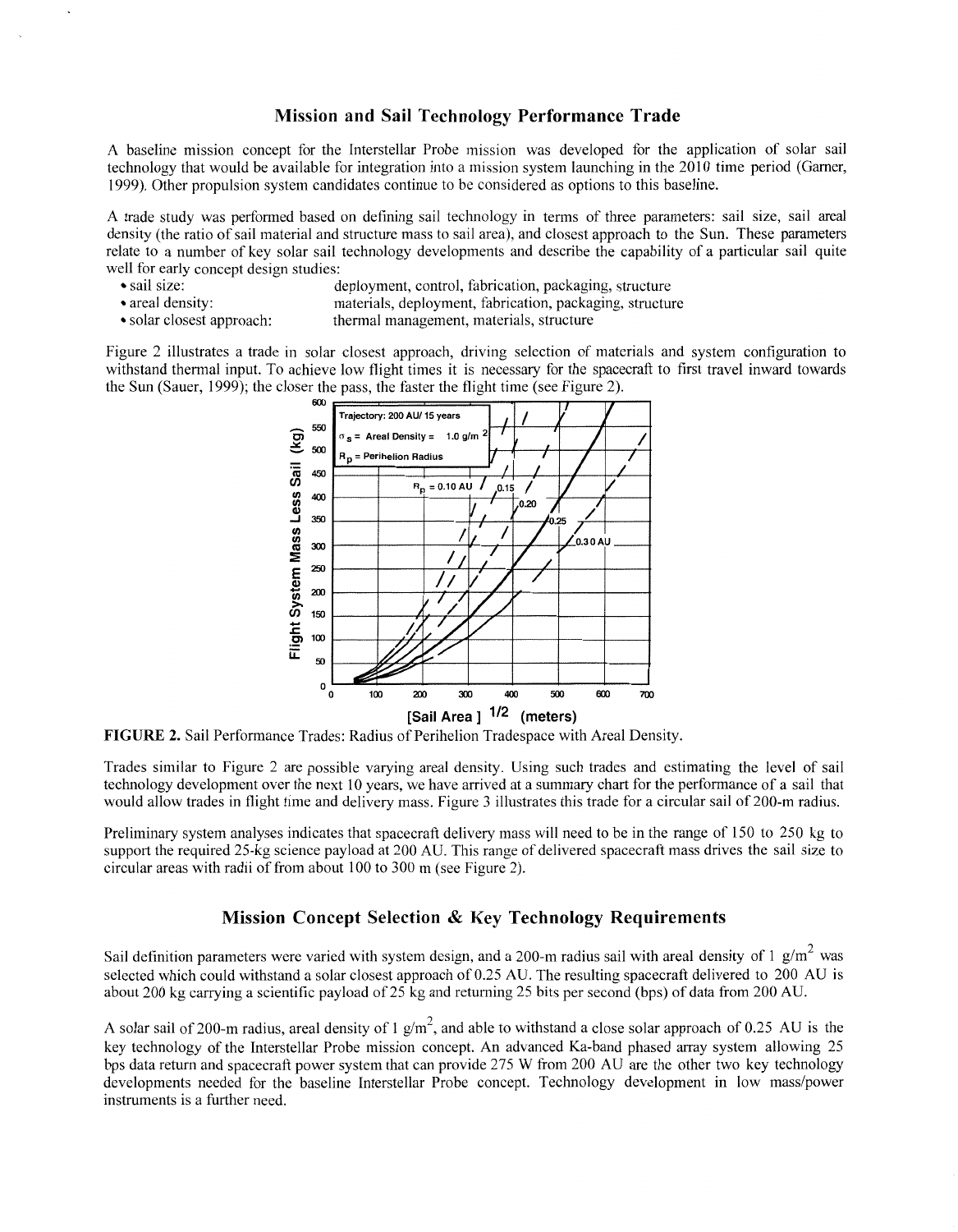<span id="page-3-0"></span>

**FIGURE 3.** Mission Performance Trades: Flight Time to 200 **AU** Mission Trade Space.

#### **HELIOSPHERE IMAGER** & **GALACTIC GAS SAMPLER**

Heliosphere Imager & Galactic Gas Sampler (HIGGS) measures the elemental and isotopic composition of interstellar neutral atoms leaking deep into the heliosphere, allowing a determination of the size and shape of the heliosphere. These chemical messengers from interstellar space penetrate to within *3* to 4 **AU** of the Sun and provide us a direct sample of present-day galactic matter. This mission will take measurements from a relatively nearby orbit, making payload delivery/placement simplest of the four missions. The HIGGS mission concept is based on preliminary design; trade studies are a next step.

#### **Science Objectives** & **Mission Requirements**

The HIGGS science objectives listed below are taken from the SEC Roadmap (NASA, 1999):

- Establish 3-D structure of the interaction region between heliosphere and local galactic environment
- Determine elemental and isotopic composition of neutral atoms in a present-day galactic sample and explore implications for Big Bang cosmology, galactic evolution, stellar nucleosynthesis, and birthplace of the Sun
- Determine the shape of the heliosphere
- Measure precisely the cosmologically important abundances of  $2<sup>2</sup>H$  and  $3<sup>3</sup>$ He in local interstellar material
- Map the location and establish the characteristics of the extended inner source of neutral atoms in the heliosphere

An elliptical heliocentric orbit of 1 **AU** by 4 AU was selected for scientific observations. This orbit can be reached via chemical propulsion with Venus and Earth-return gravity assists with the required scientific payload mass afier a flight time of one year. Delivery mass is driven by the specification of a science payload of 8 advanced space physics instruments with a total mass of 65 kg.

## **System Concept and Key Technologies**

The system design includes solar power, chemical propulsion, one-day of data return per month at X-band at 100 bps, and 5-years of orbit observations. The total spacecraft mass delivered to the measurement orbit is 300 kg (including instruments and dry propulsion system); launch is via Delta I1 launch vehicle.

Advanced instrument developments will be required for this mission. Lower mass sensor structure and better sensitivity than current state of the art will be required. In particular, for two key instruments:

- EUV Spectrometer/Imager: low noise to < 1 micro-Rayleigh
- Pickup Ion Spectrometer: 100 times increased sensitivity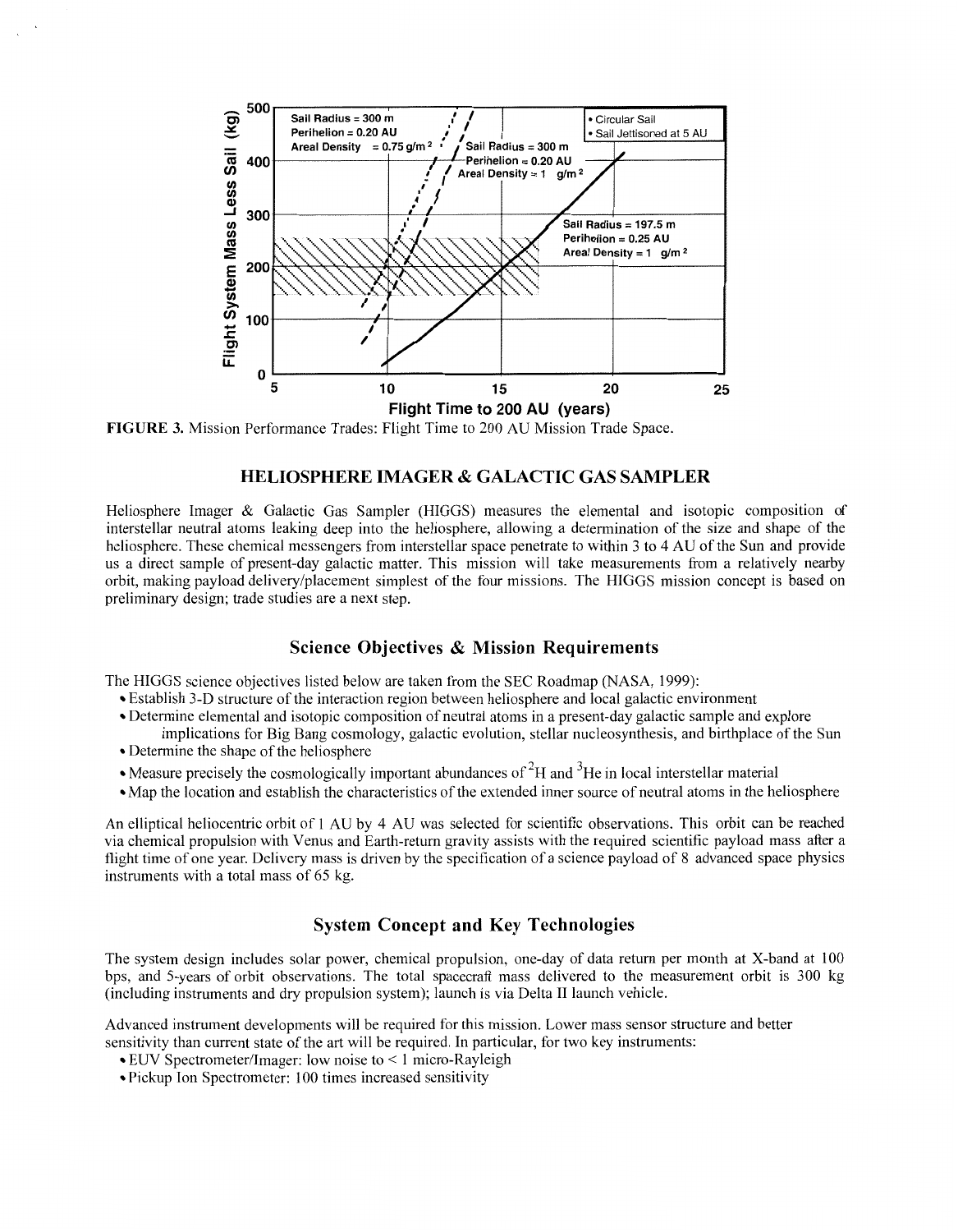#### **OUTER HELIOSPHER RADIO IMAGER**

Outer Heliosphere Radio Imager (OHRI) measures radio emissions from the interaction of strong interplanetary shocks with the outer regions of the heliosphere. This mission will provide a way to sample the large-scale structure of the heliospheric boundary and measure its response to solar wind variations and disturbances.

#### **Science Objectives** & **Mission Requirements**

The OHRI science objectives listed below are taken from the SEC Roadmap (NASA, 1999):

- Determine the large scale structure of the heliospheric boundary
- Map 2-0 shape of heliospheric boundary, including dynamic response tosolar disturbances and to the solar cycle

A mother spacecraft with 16 subspacecraft are delivered to 20 AU via a trajectory similar to that of Interstellar Probe (initial perihelion of 0.25 AU). After about a two-year flight to 20 AU, the 16 subspacecraft are dispersed into an interferometric array. Each subspacecraft carries baseline orientation measurement equipment, as well as radio wave instruments, totaling about 7 kg. The total system mass delivered, including mother spacecraft and 16 subspacecraft, is about 650 kg. A hrther requirement is that the interferometric system of subspacecraft and its mother continue at about the same speed, 10 AU per year towards the nose of the heliosphere. A measurement operations objective is 5 years of observations after deployment of the subspacecraft, with a goal of as much as 11 years.

# **System Concept and Key Technologies**

Our OHRI baseline design depends on solar sail technology application. The sail design must deliver a relatively large payload (650 kg) to orbit in a short period of time (20 AU in 2 years) and continue through regions of interest at this high rate of speed. The trajectory design is similar to that of Interstellar Probe with a close solar approach *of*  0.25 AU and high solar system departure speed. A sail design that meets the mission requirements has a sail radius of 300 m and areal density of 0.25  $g/m^2$ . In addition to advanced solar sail technology, two other key developments are in space power ( $\sim$  25 W for each of the 16 subspacecraft) and in capability to place and keep the subspacecraft in positions for continued interferometric measurements (an interferometer multi-baseline acquisition and measurement system).

#### **INTERSTELLAR TRALLBLAZER**

The science rationale for the Interstellar Trailblazer mission that follows is taken from the SEC Roadmap (NASA, 1999). The solar system traverses a wide range of environments as it moves through the Galaxy. The Sun is presently located at the border of a great void in nearby interstellar matter known as the "Local Bubble", where we are embedded in a low-density cloud (our Local Interstellar Cloud, or LIC). We do not know the scale of density variations within our LIC, but it appears that the edge of the LIC in the direction of the Sun's travel is < 6000 AU away, possibly much less. Upon exiting the LIC the Sun may enter the hot, low-density Local Bubble, or it could enter a neighboring cloud. MHD simulations show that if the local interstellar density increased to that of a typical diffuse cloud ( $\sim$ 10 cm<sup>-3</sup>) the dimensions of the heliosphere would shrink by nearly an order of magnitude, which would undoubtedly have significant effects on the interplanetary environment at 1 AU. By targeting the Interstellar Trailblazer in the direction upstream of the Sun's motion, it will effectively blaze a trail through the fhture environment of the solar system over the coming centuries, scouting out the scale of density and other variations. Conversely, a downwind probe could explore our past.

## **Mission/System Concept and Key Technologies**

The mission goal developed for the science objectives is relatively straightforward: deliver an advanced scientific payload of about 50 kg to 2000 AU in  $\sim$  30 years, and communicate back to the Earth from 2000 AU at 25 bps. Figure 4 illustrates a trade in spacecraft mass as a function of sail size. An advanced sail of areal density equal to 0.1  $g/m<sup>2</sup>$  and able to withstand a solar closest approach of 0.1 AU was selected for the baseline design. A net spacecraft system mass of about 225 kg (including 50 kg of instruments) resulted from our preliminary analysis. A circular sail of radius 600 m will be required to deliver this mass to 2000 AU in 30 years (see Figure 4).